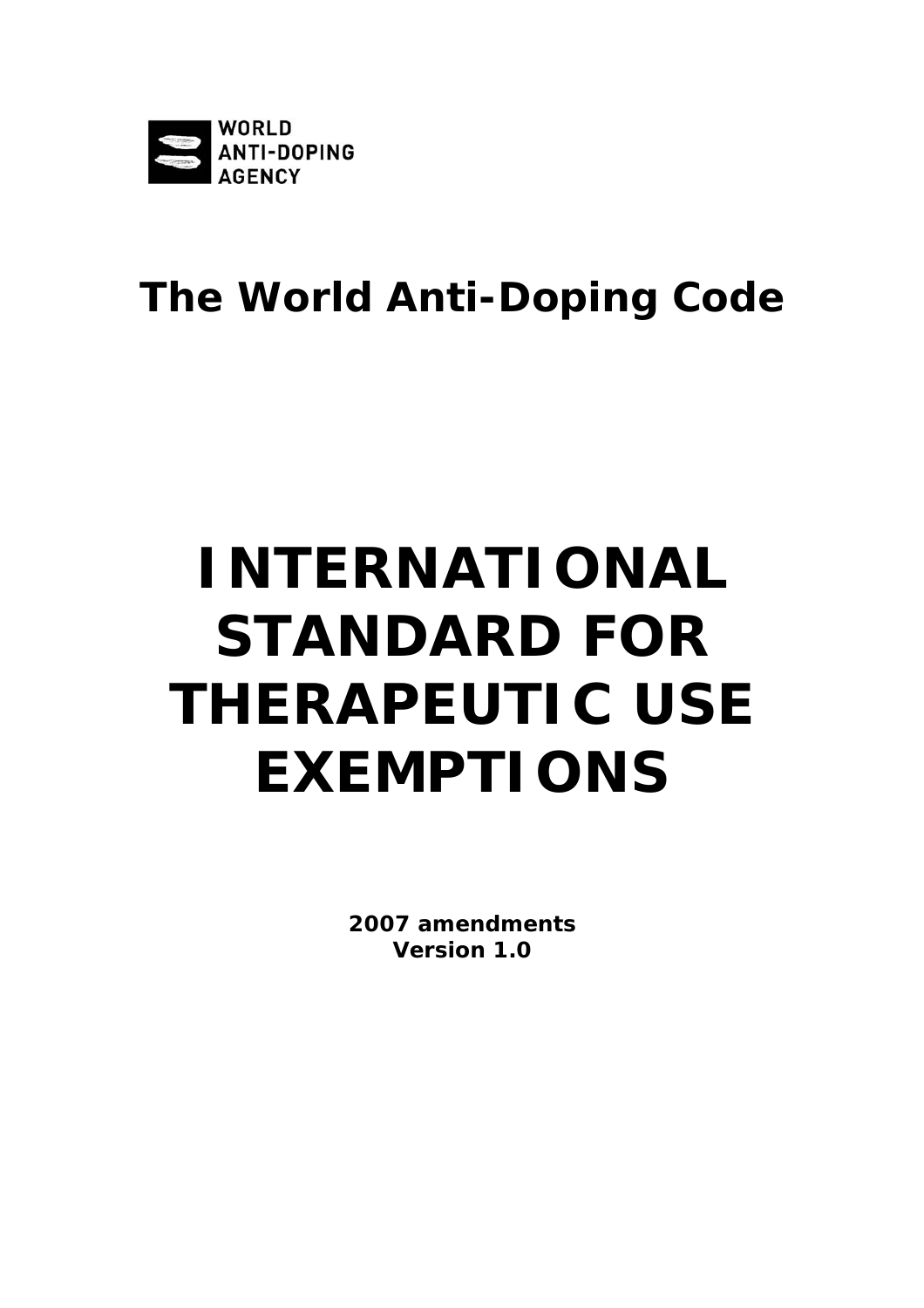# **PREAMBLE**

The World Anti-Doping Code *International Standard* for Therapeutic Use Exemptions (TUE) is a level 2 mandatory *International Standard* developed as part of the World Anti-Doping Program.

The basis for the development of the *International Standard* for TUE has been a review of various procedures and protocols of International Federations, the IOC, National Anti-Doping Organizations and relevant sections in the revised International Standard for Doping Control (ISDC). A broad WADA expert reference group reviewed, discussed and prepared the document.

The official text of the *International Standard* for Therapeutic Use Exemption shall be maintained by WADA and shall be published in English and French. In the event of any conflict between the English and French versions, the English version shall prevail.

The *International Standard* for **TUE** will come into effect on........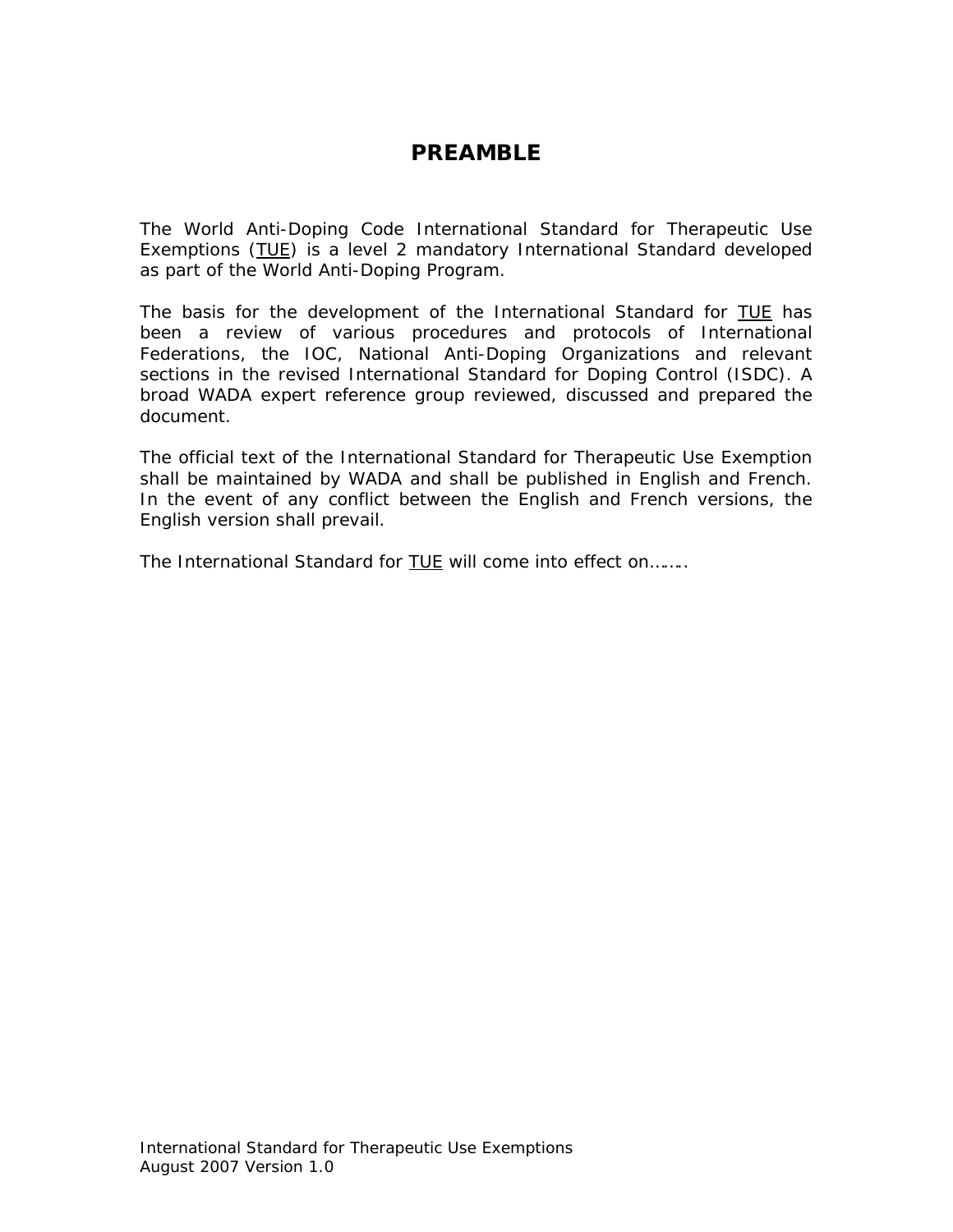# **TABLE OF CONTENTS**

| 1.0                                                                            |                                                                |  |
|--------------------------------------------------------------------------------|----------------------------------------------------------------|--|
| 2.0                                                                            |                                                                |  |
| 3.O                                                                            |                                                                |  |
| 3.1                                                                            |                                                                |  |
| 3.2                                                                            |                                                                |  |
|                                                                                | PART TWO: STANDARDS FOR GRANTING THERAPEUTIC USE EXEMPTIONS  9 |  |
| 4.0                                                                            |                                                                |  |
| 5.0.                                                                           |                                                                |  |
| 6.0                                                                            |                                                                |  |
| 7.0                                                                            |                                                                |  |
| 8.0 A posteriori Therapeutic Use Exemption application validation process:  13 |                                                                |  |
|                                                                                |                                                                |  |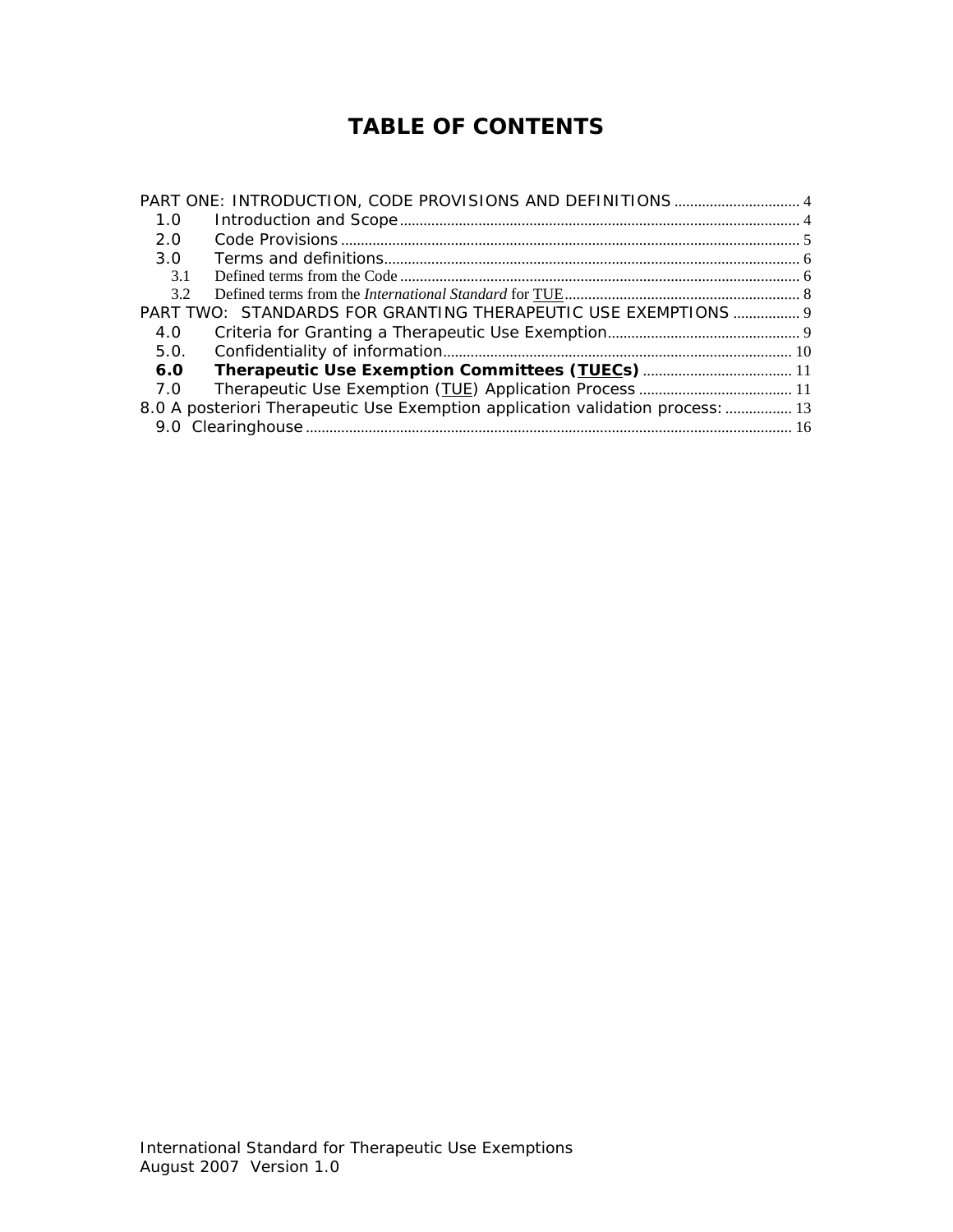# <span id="page-3-0"></span>**PART ONE: INTRODUCTION, CODE PROVISIONS AND DEFINITIONS**

## **1.0 Introduction and Scope**

The purpose of the *International Standard* for TUE is to ensure that the process of granting therapeutic use exemptions is harmonized across sports and countries.

The *Code* permits *Athletes* and their physicians to apply for Therapeutic Use Exemptions i.e. permission to use, for therapeutic purposes, substances or methods contained in the *List of Prohibited Substances or Methods* whose use is otherwise prohibited.

The *International Standard* for TUE includes criteria for granting a TUE, confidentiality of information, the formation of Therapeutic Use Exemptions Committees and the **TUE** application process.

This standard applies to all *Athletes* as defined by and subject to the *Code* i.e. able-bodied *Athletes* and *Athletes* with disabilities.

The World Anti-Doping Program encompasses all of the elements needed in order to ensure optimal harmonization and best practice in international and national anti-doping programs. The main elements are: the *Code* (Level 1), *International Standards* (Level 2), and Models of Best Practice (Level 3).

In the introduction to the *Code*, the purpose and implementation of the *International Standards* are summarized as follows:

"*International Standards* for different technical and operational areas within the anti-doping program will be developed in consultation with the *Signatories* and governments and approved by *WADA*. The purpose of the *International Standards* is harmonization among *Anti-Doping Organizations* responsible for specific technical and operational parts of the anti-doping programs. Adherence to the *International Standards* is mandatory for compliance with the *Code*. The *International Standards* may be revised from time to time by the *WADA* Executive Committee after reasonable consultation with the *Signatories* and governments. Unless provided otherwise in the *Code*, *International Standards* and all revisions shall become effective on the date specified in the International Standard or revision. ."

Compliance with an *International Standard* (as opposed to another alternative standard, practice or procedure) shall be sufficient to conclude that the procedures covered by the *International Standard* were performed properly.

Definitions specified in the *Code* are written in italics. Additional definitions specific to the *International Standard* for TUE are underlined.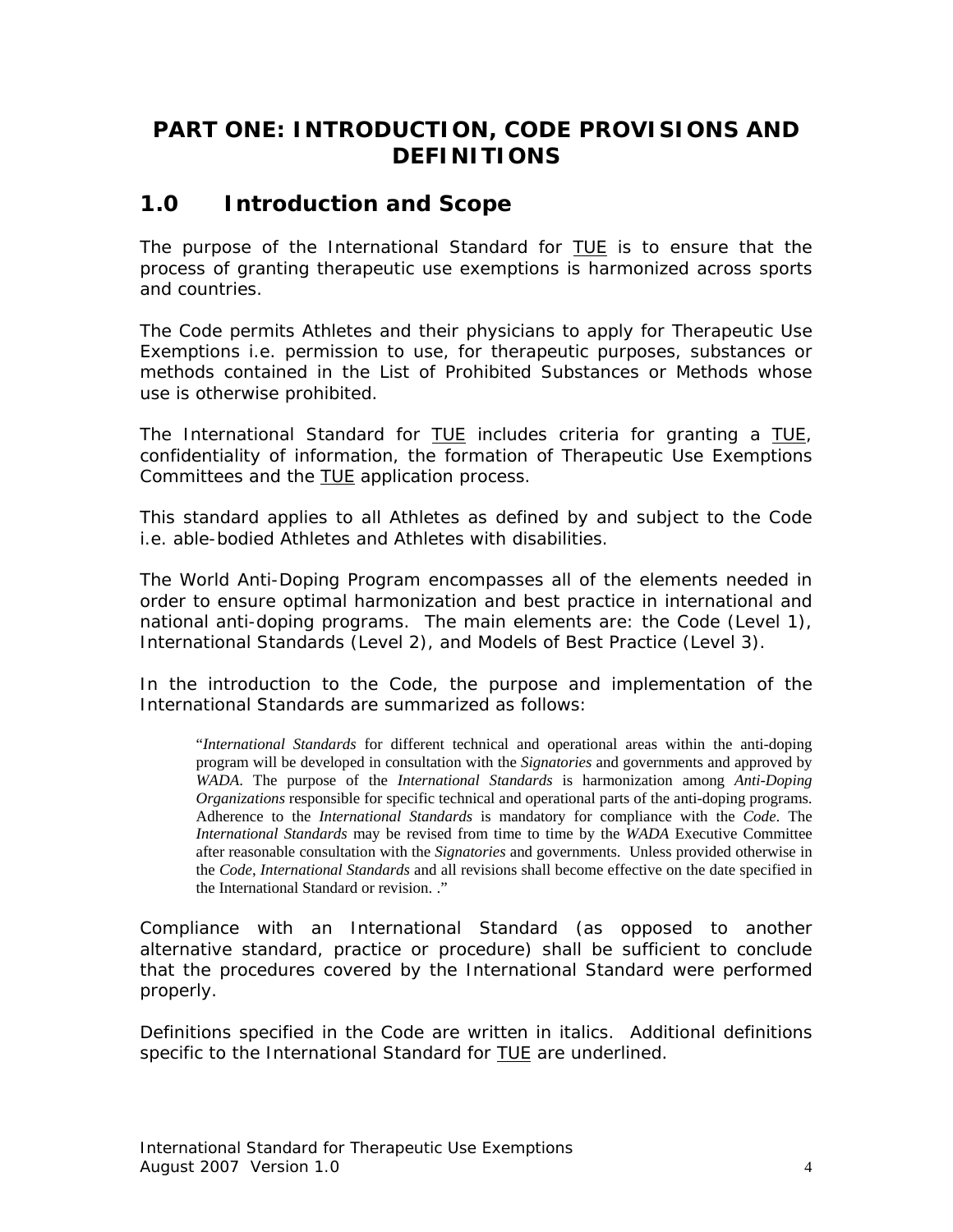# <span id="page-4-0"></span>**2.0** *Code* **Provisions**

The following articles of the *Code* directly address the *International Standard*  for TUE:

#### *Code* **Article 4.4 Therapeutic Use.**

*WADA* shall adopt an *International Standard* for the process of granting therapeutic use exemptions.

Each International Federation shall ensure, for *International-Level Athletes* or any other *Athlete*  who is entered in an *International* Event, that a process is in place whereby *Athletes* with documented medical conditions requiring the *Use* of a *Prohibited Substance* or a *Prohibited Method* may request a therapeutic use exemption. Each *National Anti-Doping Organization* shall ensure, for all *Athletes* within its jurisdiction that are not *International-Level Athletes*, that a process is in place whereby *Athletes* with documented medical conditions requiring the *Use* of a *Prohibited Substance or* a *Prohibited Method* may request a therapeutic use exemption. Such requests shall be evaluated in accordance with the *International Standard* on therapeutic use. *International Federations* and *National Anti-Doping Organizations* shall promptly report to *WADA* the granting of therapeutic use exemptions to any *International-Level Athlete* or nationallevel *Athlete* that is included in his or her *National Anti-Doping Organization's Registered Testing Pool*.

*WADA*, on its own initiative, may review the granting of a therapeutic use exemption to any *International-Level Athlete* or national-level *Athlete* that is included in his or her *National Anti-Doping Organization's Registered Testing Pool*. Further, upon the request of any such *Athlete* that has been denied a therapeutic use exemption, *WADA* may review such denial. If *WADA* determines that such granting or denial of a therapeutic use exemption did not comply with the *International Standard* for therapeutic use exemptions, *WADA* may reverse the decision."

#### *Code* **Article 13.3 Appeals from Decisions Granting or Denying a Therapeutic Use Exemption.**

Decisions by *WADA* reversing the grant or denial of a therapeutic use exemption may be appealed to CAS by the *Athlete* or the *Anti-Doping Organization* whose decision was reversed. Decisions by *Anti-Doping Organizations* denying therapeutic use exemptions, which are not reversed by *WADA*, may be appealed by *International-Level Athletes to CAS* and by other *Athletes* to the national level reviewing body described in Article 13.2.2. If the national level reviewing body reverses the decision to deny a therapeutic use exemption, that decision may be appealed to CAS by *WADA*."

#### *Code* **Article 14.5** *Doping Control* **Information Clearing House.**

*WADA* shall act as a central clearing house for *Doping Control Testing* data and results for *International-Level Athletes* and national-level *Athletes* that have been included in their *National Anti-Doping Organization's Registered Testing Pool*. To facilitate coordinated test distribution planning and to avoid unnecessary duplication in *Testing* by the various *Anti-Doping Organizations*, each *Anti-Doping Organization* shall report all *In-Competition* and *Out-of-Competition* tests on such *Athletes* to the *WADA* clearinghouse as soon as possible after such tests have been conducted.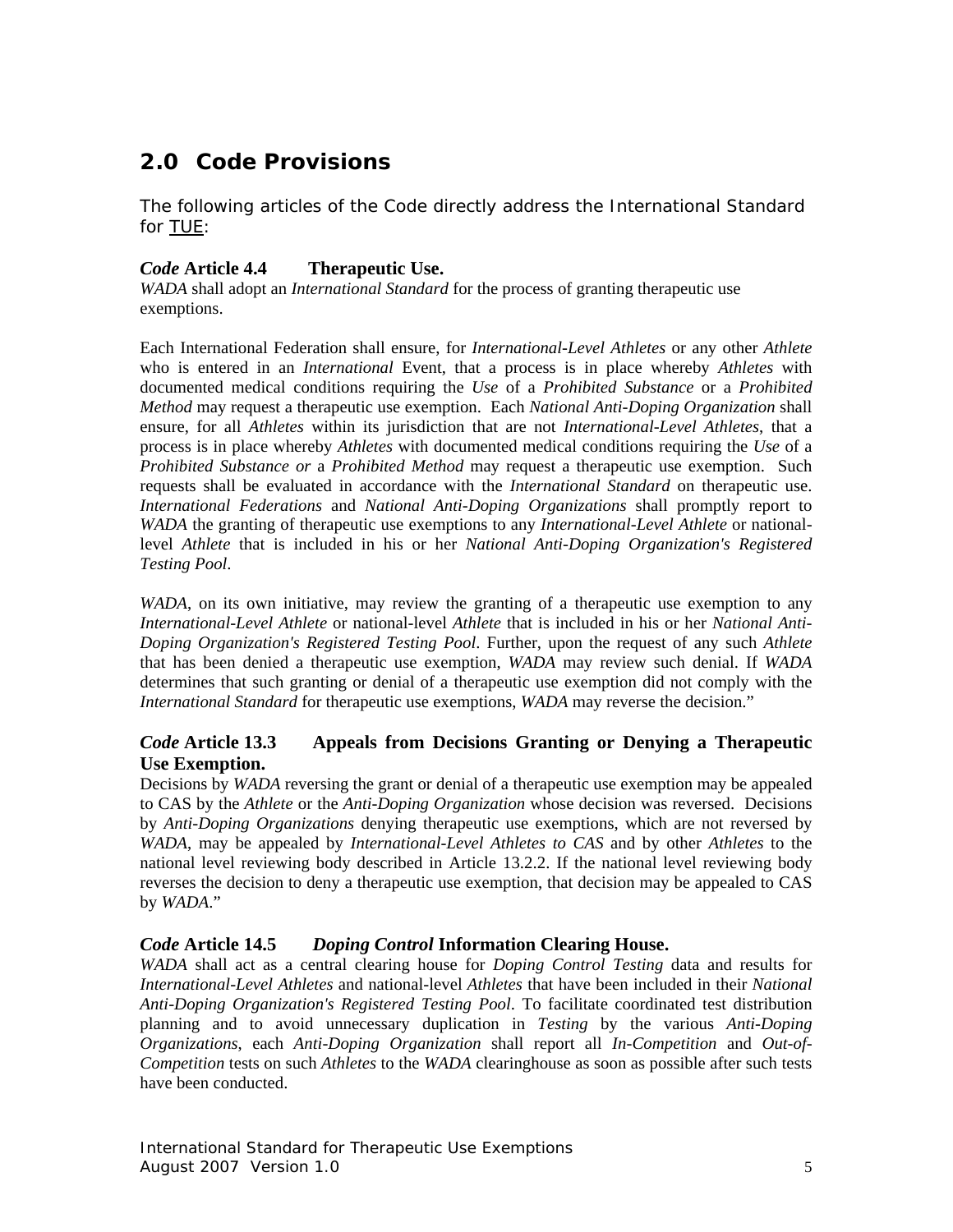<span id="page-5-0"></span>*WADA* shall make this information accessible to the *Athlete*, the *Athlete's* National Federation, *National Olympic Committee* or National Paralympic Committee, *National Anti-Doping Organization*, International Federation, and the International Olympic Committee or International Paralympic Committee. Private information regarding an *Athlete* shall be maintained by *WADA* in strict confidence. *WADA* shall, at least annually, publish statistical reports summarizing such information.

#### *Code* **Article 15.4 Mutual Recognition.**

Subject to the right to appeal provided in Article 13, the *Testing*, therapeutic use exemptions and hearing results or other final adjudications of any *Signatory* which are consistent with the *Code* and are within that *Signatory's* authority, shall be recognized and respected by all other *Signatories*. *Signatories* may recognize the same actions of other bodies which have not accepted the *Code* if the rules of those bodies are otherwise consistent with the *Code*."

# **3.0 Terms and definitions**

#### **3.1 Defined terms from the Code**

*Adverse Analytical Finding:* A report from a laboratory or other approved *Testing* entity that identifies in a *Specimen* the presence of a *Prohibited Substance* or its *Metabolites* or *Markers* (included elevated quantities of endogenous substances) or evidence of the *Use* of a *Prohibited Method*.

*Anti-Doping Organization:* A *Signatory* that is responsible for adopting rules for, initiating, implementing or enforcing any part of the *Doping Control* process. This includes, for example, the International Olympic Committee, the International Paralympic Committee, other *Major Event Organizations* that conduct *Testing* at their *Events*, *WADA*, International Federations, and *National Anti-Doping Organizations.*

*Athlete:* For purposes of *Doping Control*, any *Person* who participates in sport at the international level (as defined by each International Federation) or national level (as defined by each *National Anti-Doping Organization*) and any additional *Person* who participates in sport at a lower level if designated by the *Person*'s *National Anti-Doping Organization*. For purposes of antidoping information and education, any *Person* who participates in sport under the authority of any *Signatory*, government, or other sports organization accepting the *Code*.

*Code:* The World Anti-Doping Code*.*

*Doping Control:* The process including test distribution planning, *Sample*  collection and handling, laboratory analysis, results management, hearings and appeals.

**Event:** A series if individual Competitions conducted together under one ruling body (e.g., the Olympic Games, FINA World Championships or Pan American Games).

International Standard for Therapeutic Use Exemptions August 2007 Version 1.0 6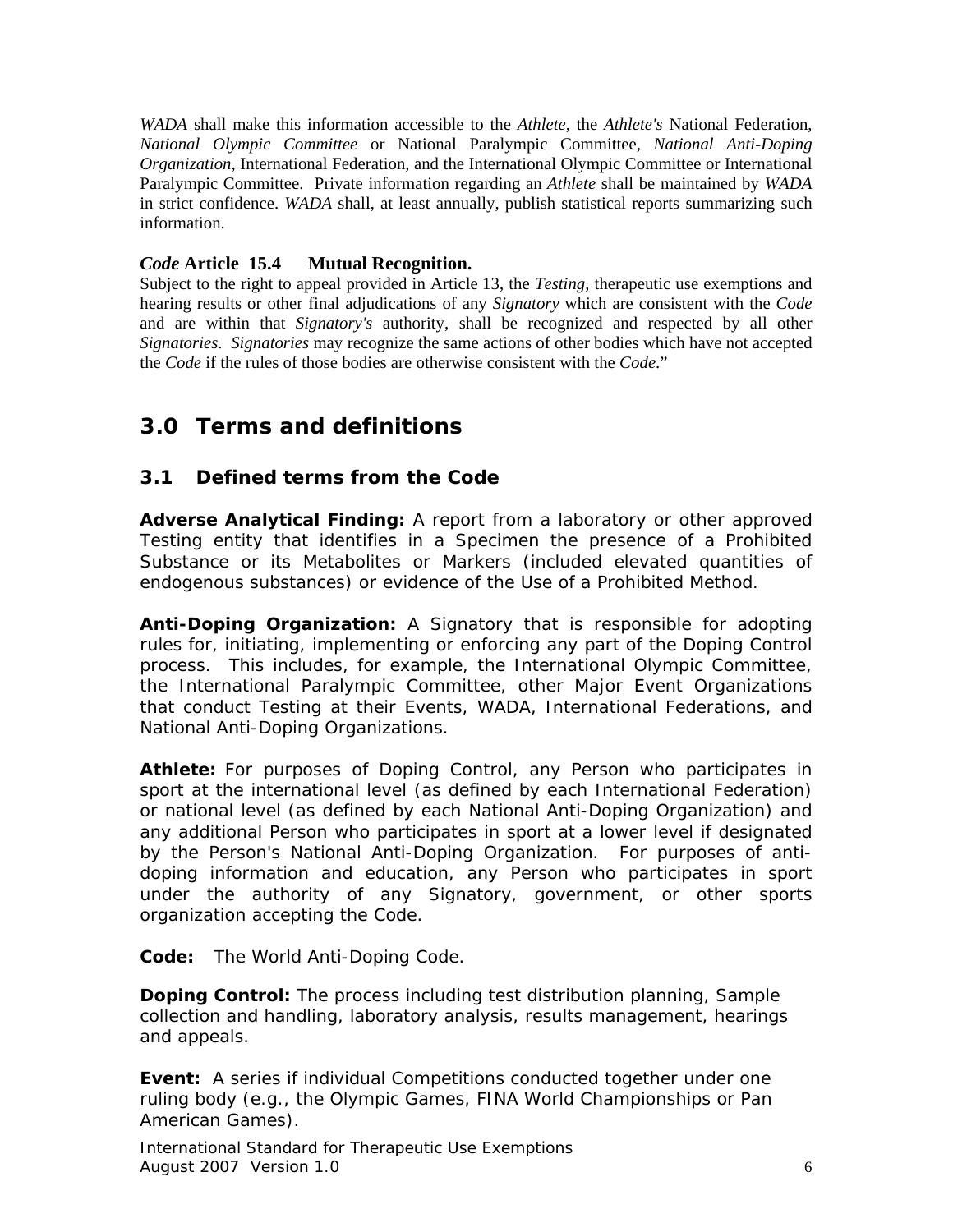*In-Competition***:** For purposes of differentiating between *In-competition* and *Out-of-Competition Testing*, unless provided otherwise in the rules of an International Federation or other relevant *Anti-Doping Organization*, an *In-Competition* test is a test where an *Athlete* is selected for *testing* in connection with a specific Competition.

*International-Level Athletes: Athletes* designated by one or more International Federations as being within the *Registered Testing Pool* for an International Federation.

*International Standards:* A standard adopted by *WADA* in support of the *Code*. Compliance with an *International Standard* (as opposed to another alternative standard, practice or procedure) shall be sufficient to conclude that the procedures addressed by the *International Standard* were performed properly.

*National Anti-Doping Organization:* The entity(ies) designated by each country as possessing the primary authority and responsibility to adopt and implement anti-doping rules, direct the collection of *Samples*, the management of test results, and the conduct of hearings, all at the national level. If this designation has not been made by the competent public authority (ies), the entity shall be the country's National Olympic Committee or its designee.

*Out-of-Competition:* Any *Doping Control* which is not *In-Competition***.**

*Prohibited List:* The List identifying the *Prohibited Substances* and *Prohibited Methods*.

*Prohibited Method:* Any method so described on the *Prohibited List*.

*Prohibited Substance:* Any substance so described on the *Prohibited List*.

*Registered Testing Pool:* The pool of top level *Athletes* established separately by each International Federation and *National Anti-Doping Organization* who are subject to both *In-Competition* and *Out-of-Competition* T*esting* as part of that International Federation's or Organization's test distribution plan.

*Signatories:* Those entities signing the *Code* and agreeing to comply with the *Code*, including the International Olympic Committee, International Federations, International Paralympic Committee, *National Olympic Committee*s, National Paralympic Committees, *Major Event Organizations*, *National Anti-Doping Organizations*, and *WADA*.

*Testing:* The parts of the *Doping Control* process involving test distribution planning, *Sample* collection, *Sample* handling, and *Sample* transport to the laboratory.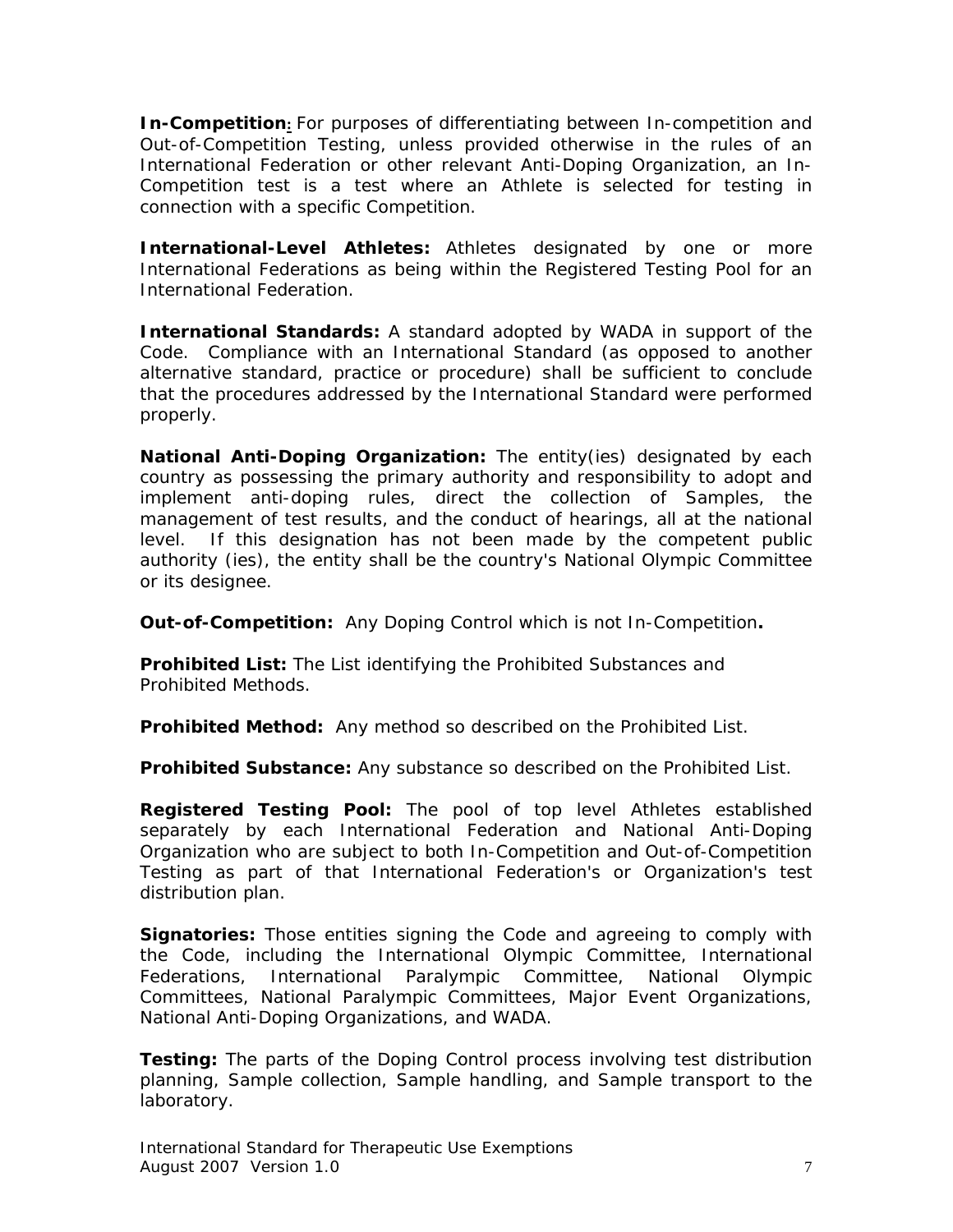<span id="page-7-0"></span>WADA: The World Anti-Doping Agency

#### **3.2 Defined terms from the** *International Standard* **for TUE**

**Therapeutic:** Of or relating to the treatment of a medical condition by remedial agents or methods; or providing or assisting in a cure.

**TUE:** Therapeutic Use Exemption

**TUEC:** Therapeutic Use Exemption Committee is the Panel established by the relevant *Anti-Doping Organization.* 

**WADA TUEC:** *WADA* Therapeutic Use Exemption Committee is the Panel established by *WADA*.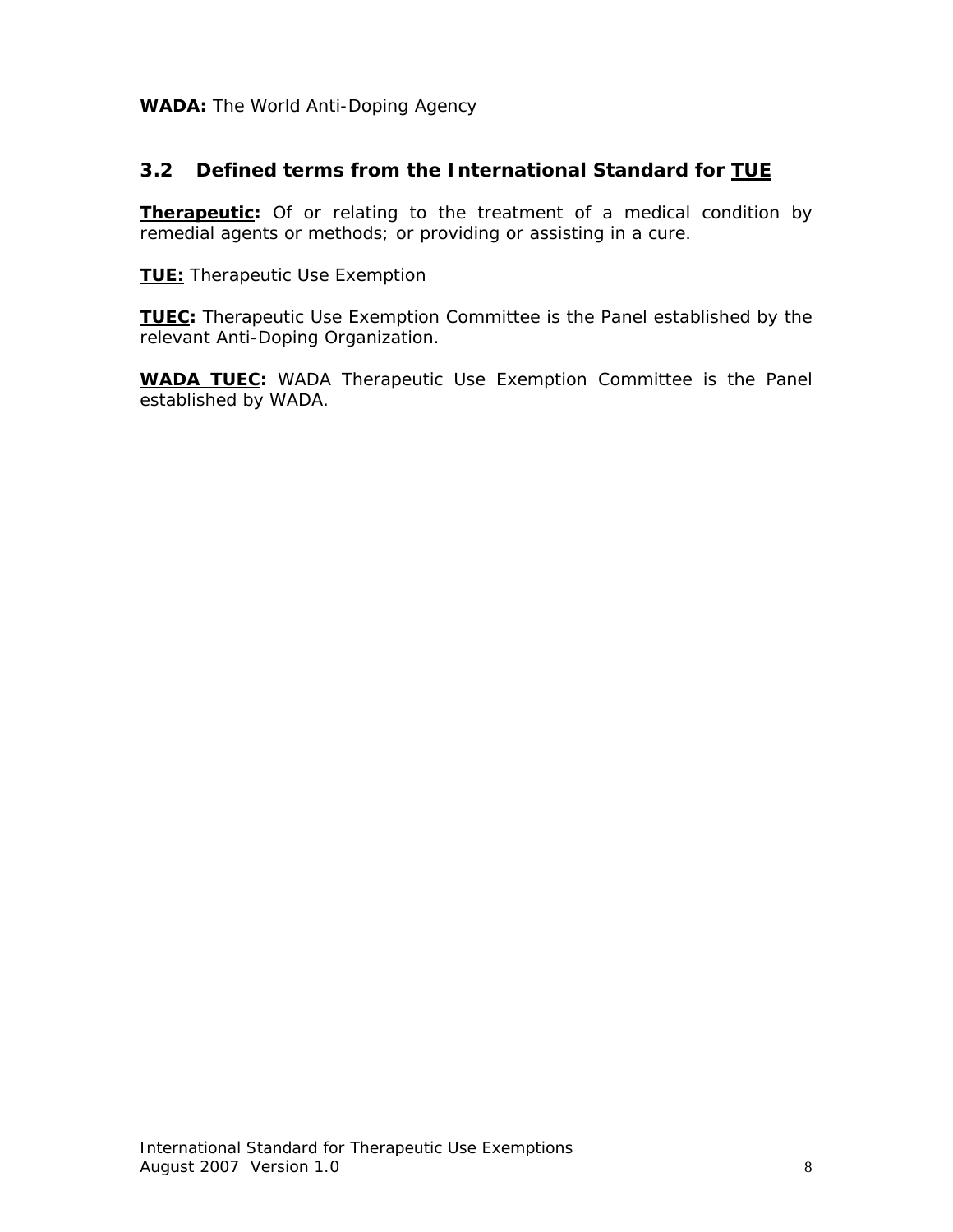# **PART TWO: STANDARDS FOR GRANTING THERAPEUTIC USE EXEMPTIONS**

# <span id="page-8-0"></span>**4.0 Criteria for Granting a Therapeutic Use Exemption**

A Therapeutic Use Exemption (TUE) may be granted to an *Athlete* permitting the use of a *Prohibited Substance* or *Prohibited Method* contained in the *Prohibited List*. An application for a TUE will be reviewed by a Therapeutic Use Exemption Committee (TUEC). The TUEC will be appointed by an *Anti-Doping Organization*. An exemption will be granted only in strict accordance with the following criteria:

*[Comment: This standard applies to all Athletes as defined by and subject to the Code i.e. able-bodied athletes and athletes with disabilities. This Standard will be applied according to an individual's circumstances. For example, an exemption that is appropriate for an athlete with a disability may be inappropriate for other athletes.]* 

**4.1** The *Athlete* should submit an application for a TUE no less than 30 days before participating in an *Event*.

**4.2** The *Athlete* would experience a significant impairment to health if the *Prohibited Substance* or *Prohibited Method* were to be withheld in the course of treating an acute or chronic medical condition.

**4.3** The therapeutic use of the *Prohibited Substance* or *Prohibited Method* would produce no additional enhancement of performance other than that which might be anticipated by a return to a state of normal health following the treatment of a legitimate medical condition. The use of any *Prohibited Substance* or *Prohibited Method* to increase "low-normal" levels of any endogenous hormone is not considered an acceptable therapeutic intervention.

**4.4** There is no reasonable therapeutic alternative to the use of the otherwise *Prohibited Substance* or *Prohibited Method*.

**4.5** The necessity for the use of the otherwise *Prohibited Substance* or *Prohibited Method* cannot be a consequence, wholly or in part, of prior nontherapeutic use of any substance from the *Prohibited List*.

**4.6** The TUE will be cancelled by the granting body, if

- a. The A*thlete* does not promptly comply with any requirements or conditions imposed by the *Anti-Doping Organization* granting the exemption.
- b. The term for which the **TUE** was granted has expired.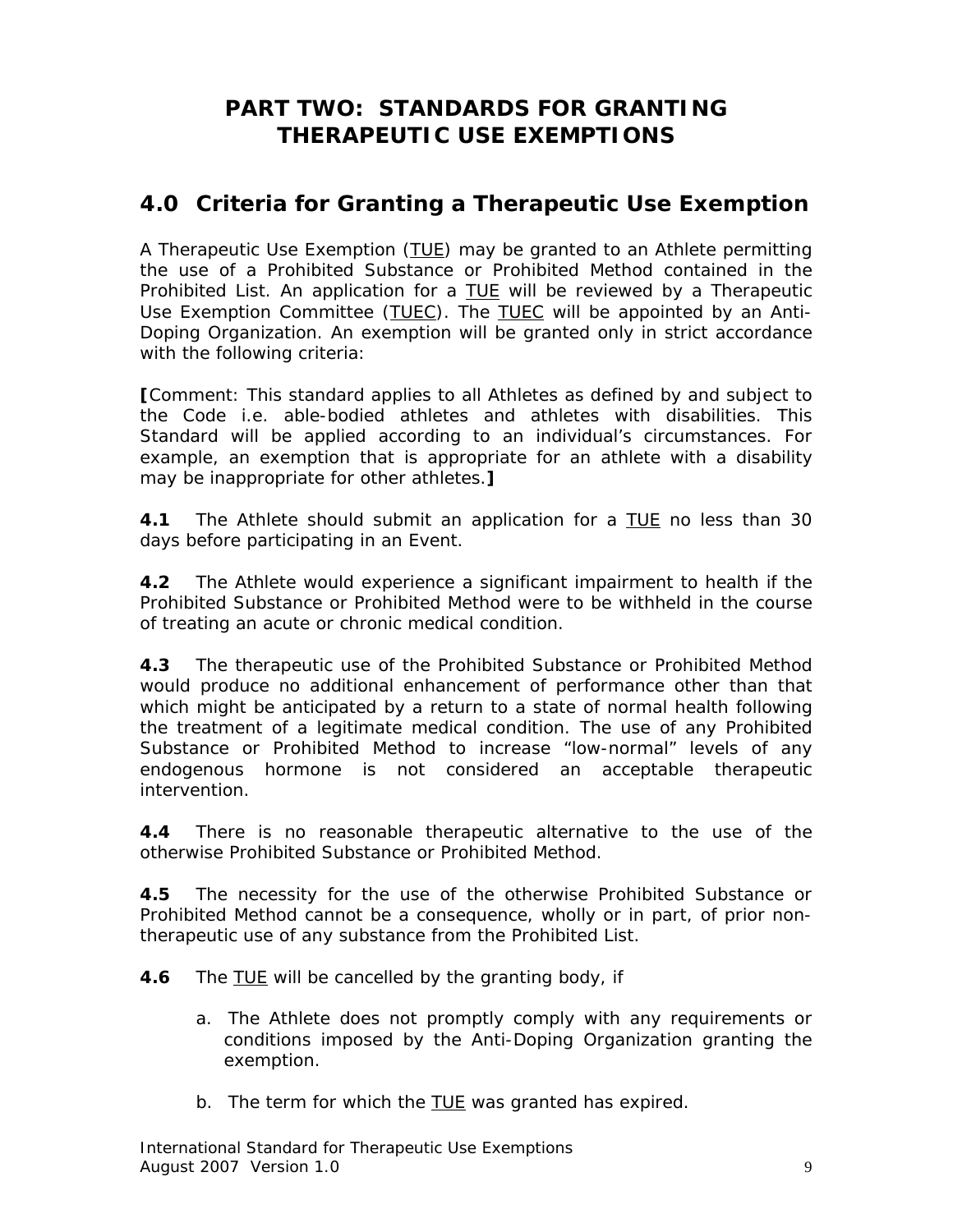c. The A*thlete* is advised that the TUE has been withdrawn by the *Anti-Doping Organization*.

<span id="page-9-0"></span>*[Comment: Each TUE will have a specified duration as decided upon by the TUEC. There may be cases when a TUE has expired or has been withdrawn and the prohibited substance subject to the TUE is still present in the Athlete's body. In such cases, the Anti-Doping Organization conducting the initial review of an adverse finding will consider whether the finding is consistent with expiry or withdrawal of the TUE.]* 

**4.7** An application for a TUE will not be considered for retroactive approval except in cases where:

- a. Emergency treatment or treatment of an acute medical condition was necessary, or
- b. due to exceptional circumstances, there was insufficient time or opportunity for an applicant to submit, or a TUEC to consider, an application prior to *Doping Control*, or
- c. the conditions set forth in section 8 for the granting of a retroactive TUE are fulfilled.

*[Comment: Medical Emergencies or acute medical situations requiring administration of an otherwise Prohibited Substance or Prohibited Method before an application for a* TUE *can be made, are uncommon. Similarly, circumstances requiring expedited consideration of an application for a TUE due to imminent competition are infrequent. Anti-Doping Organizations granting* TUE*s should have internal procedures which permit such situations to be addressed.]*

# **5.0. Confidentiality of information**

**5.1** The applicant must provide written consent for the transmission of all information pertaining to the application to members of the TUEC and, as required, other independent medical or scientific experts, or to all necessary staff involved in the management, review or appeal of TUEs.

Should the assistance of external, independent experts be required, all details of the application will be circulated without identifying the *Athlete* involved in the *Athlete*'s care. The applicant must also provide written consent for the decisions of the TUEC to be distributed to other relevant *Anti-Doping Organizations* under the provisions of the *Code*.

International Standard for Therapeutic Use Exemptions August 2007 Version 1.0 10 **5.2** The members of the TUECs and the administration of the *Anti-Doping Organization* involved will conduct all of their activities in strict confidence. All members of a TUEC and all staff involved will sign confidentiality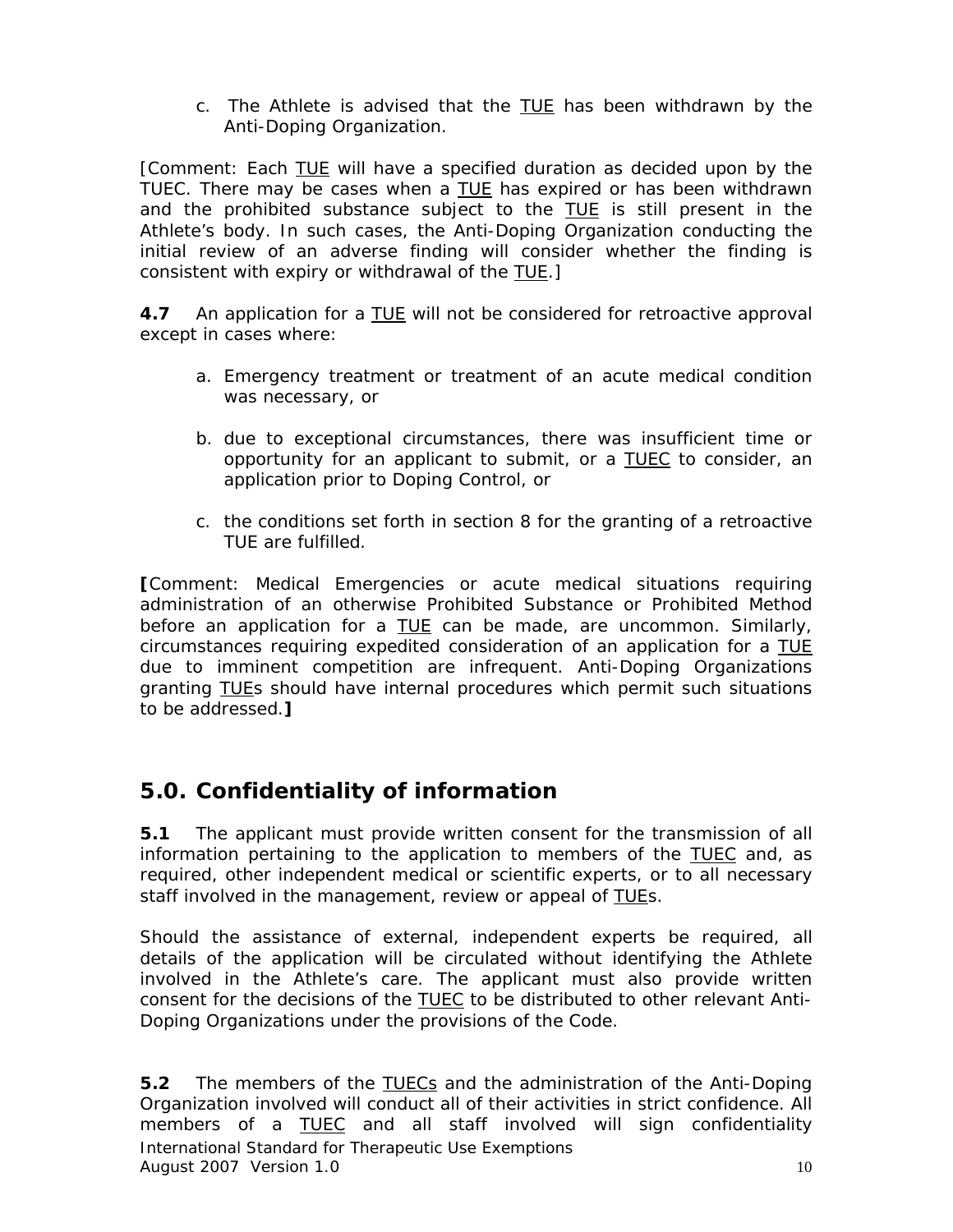<span id="page-10-0"></span>agreements. In particular they will keep the following information confidential:

- a. All medical information and data provided by the *Athlete* and physician(s) involved in the *Athlete*'s care.
- b. All details of the application including the name of the physician(s) involved in the process.

Should the *Athlete* wish to revoke the right of the TUEC or the *WADA* TUEC to obtain any health information on his/her behalf, the *Athlete* must notify his/her medical practitioner in writing of the fact. As a consequence of such a decision, the *Athlete* will not receive approval for a TUE or renewal of an existing TUE.

# **6.0 Therapeutic Use Exemption Committees (TUECs)**

TUECs shall be constituted and act in accordance with the following guidelines:

**6.1** TUECs should include at least three physicians with experience in the care and treatment of *Athlete*s and a sound knowledge of clinical, sports and exercise medicine. In order to ensure a level of independence of decisions, a majority of the members of the **TUEC** should not have any official responsibility in the *Anti-doping organization*. All members of a TUEC will sign a conflict of interest agreement. In applications involving *Athlete*s with disabilities, at least one TUEC member must possess specific experience with the care and treatment of *Athlete*s with disabilities.

**6.2** TUECs may seek whatever medical or scientific expertise they deem appropriate in reviewing the circumstances of any application for a TUE.

**6.3** The *WADA* TUEC shall be composed following the criteria set out in article 6.1. The *WADA* TUEC is established to review on its own initiative TUE decisions granted by *Anti-Doping Organizations*. As specified in article 4.4 of the *Code,* the *WADA* TUEC, upon request by *Athletes* who have been denied TUEs by an *Anti-Doping Organization* will review such decisions with the power to reverse them.

# **7.0 Therapeutic Use Exemption (TUE) Application Process**

**7.1** A TUE will only be considered following the receipt of a completed application form that must include all relevant documents (see appendix 1 – TUE form). The application process must be dealt with in accordance with the principles of strict medical confidentiality.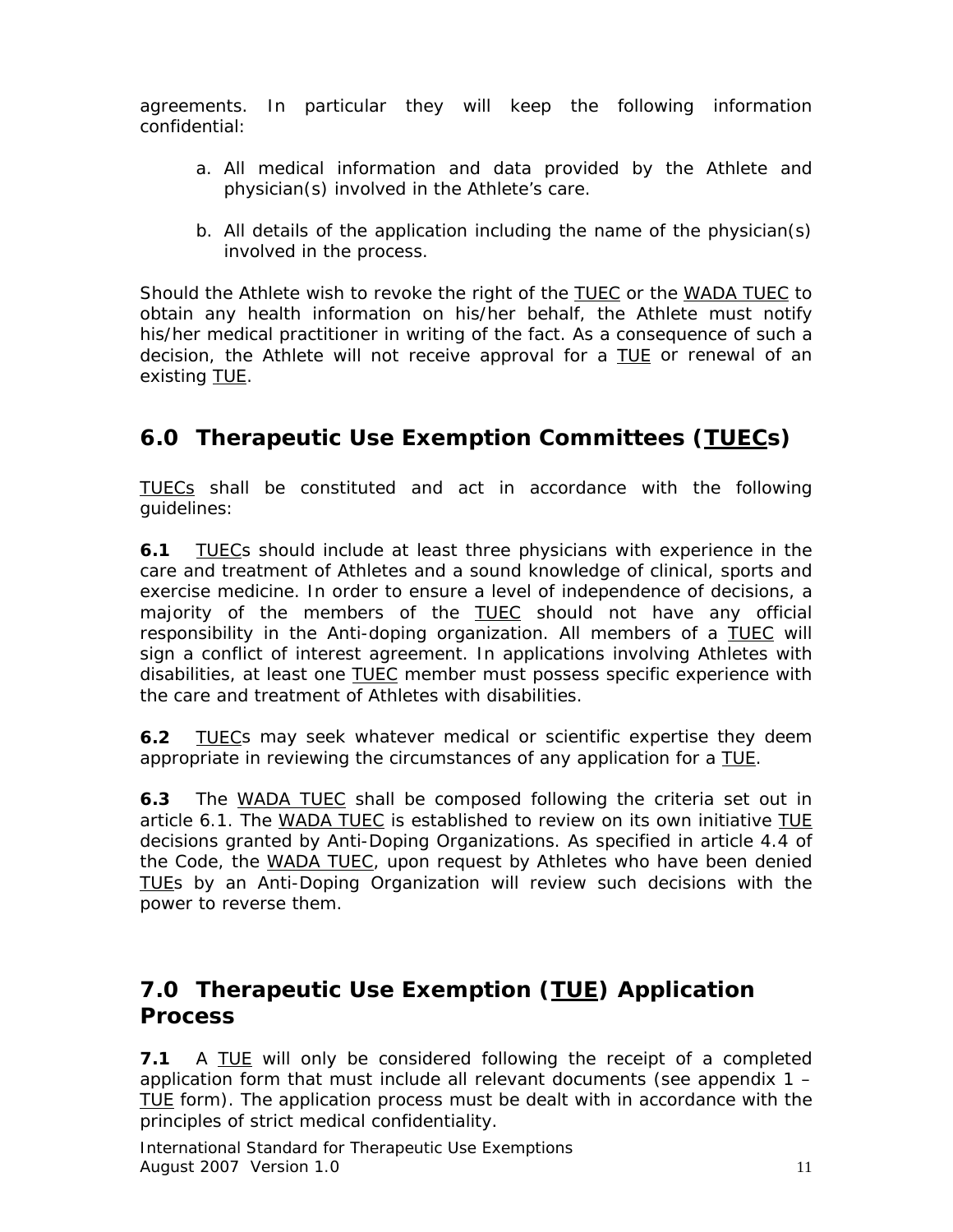**7.2** The TUE application form(s), as set out in appendix 1, can be modified by *Anti-Doping Organizations* to include additional requests for information, but no sections or items shall be removed.

**7.3** The TUE application form(s) may be translated into other language(s) by *Anti-Doping Organizations*, but English or French must remain on the application form(s).

**7.4** An *Athlete* may not apply to more than one *Anti-Doping Organization* for a TUE. The application must identify the *Athlete*'s sport and, where appropriate, discipline and specific position or role.

**7.5** The application must list any previous and/or current requests for permission to use an otherwise *Prohibited Substance* or *Prohibited Method*, the body to whom that request was made, and the decision of that body.

**7.6** The application must include a comprehensive medical history and the results of all examinations, laboratory investigations and imaging studies relevant to the application. The arguments related to the diagnosis and treatment, as well as duration of validity, will have to be in conformity with WADA recommendations.

**7.7** Any additional relevant investigations, examinations or imaging studies requested by TUEC of the *Anti-Doping Organization* will be undertaken at the expense of the applicant or his/her national sport governing body.

**7.8** The application must include a statement by an appropriately qualified physician attesting to the necessity of the otherwise *Prohibited Substance* or *Prohibited Method* in the treatment of the *Athlete* and describing why an alternative, permitted medication cannot, or could not, be used in the treatment of this condition.

**7.9** The dose, frequency, route and duration of administration of the otherwise *Prohibited Substance* or *Prohibited Method* in question must be specified.

**7.10** Decisions of the **TUEC**, should be completed within 30 days of receipt of all relevant documentation and will be conveyed in writing to the *Athlete* by the relevant *Anti-Doping Organization*. Where a TUE has been granted to an *Athlete* in the *Anti-Doping Organization Registered Testing Pool*, the *Athlete* and *WADA* will be provided promptly with an approval which includes information pertaining to the duration of the exemption and any conditions associated with the TUE.

**7.11** a. Upon receiving a request by an *Athlete* for review, as specified in article 4.4. of the Code, the *WADA* TUEC will, as specified in article 4.4 of the *Code,* be able to reverse a decision on a TUE granted by an *Anti-Doping Organization*. The *Athlete* shall provide to the *WADA* TUEC all the information for a *TUE* as submitted initially to the *Anti-Doping*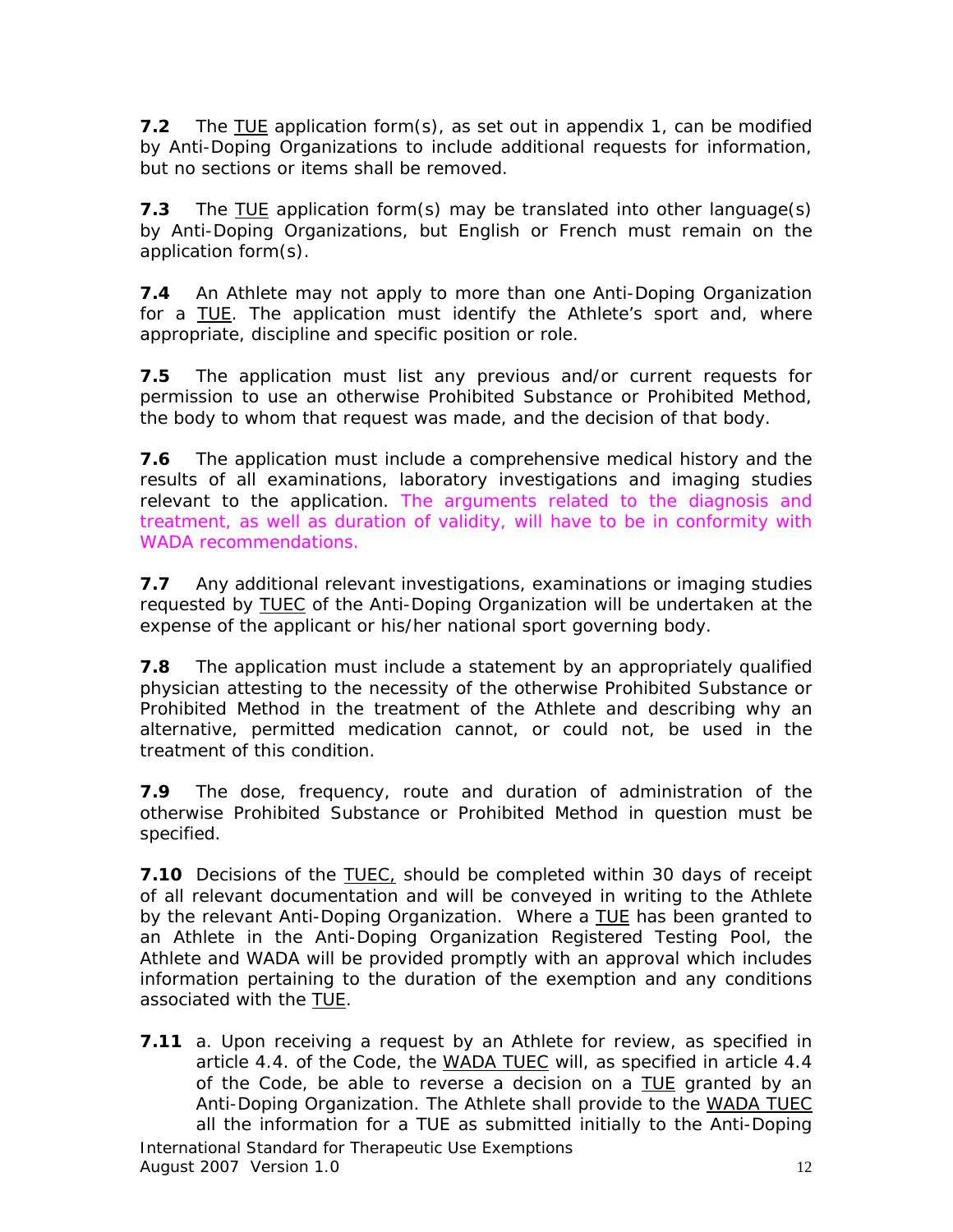<span id="page-12-0"></span>*Organization* accompanied by an application fee. Until the review process has been completed, the original decision remains in effect. The process should not take longer than 30 days following receipt of the information by *WADA*.

b. *WADA* can undertake a review at any time.

**7.12** If the decision regarding the granting of a TUE is reversed on review, the reversal shall not apply retroactively and shall not disqualify the *Athlete*'s results during the period that the TUE had been granted and shall take effect no later than 14 days following notification of the decision to the *Athlete*.

# **8.0 Retroactive Therapeutic Use Exemption application validation process:**

**8.1** It is acknowledged that some substances included on the *List of Prohibited Substances* are used to treat medical conditions frequently encountered in the athlete population. For these substances that are listed in section 8.2 below, an a posteriori evaluation process, described below, is implemented.

**8.2** The *Prohibited Substances or Prohibited Methods* that may be permitted by this a posteriori process are strictly limited to the following:

- 1. Beta-2 agonists (formoterol, salbutamol, salmeterol and terbutaline) by inhalation, and
- 2. glucocorticosteroids by non-systemic routes.

8.3 WADA Executive Committee upon recommendation from WADA List Committee is the competent body to determine the inclusion of any substance in the list of section 8.2.

**8.4** For such substances, the evaluation of the exemption application shall be carried out:

- A posteriori, in the event of an adverse analytical finding;

- At any time, upon the request of the ADO or WADA.

**8.5** In order to take advantage of such a posteriori evaluation process, the following conditions must be fulfilled:

> **i.** Before using the substance, the athlete must make sure that, in accordance with the procedure set forth in section 7, a complete medical file has been compiled and is available for consultation by the anti-doping organisation or WADA. Such file must include the clinical, paraclinical and, if necessary, analytical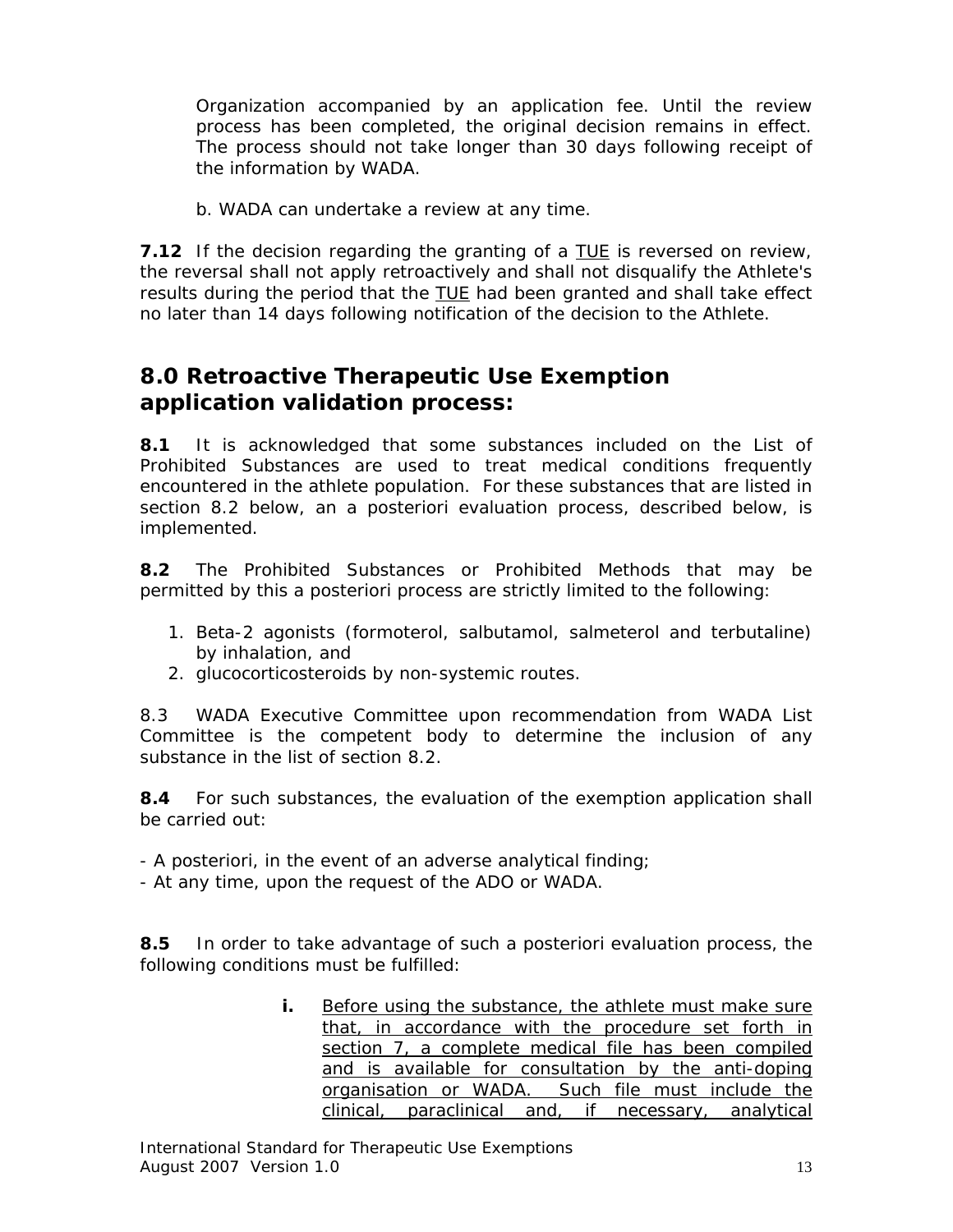elements in order to confirm the diagnosis and justify the treatment used. **The elements regarding the diagnosis and treatment must be in line with the recommendations set forth in the WADA document entitled "Medical information to support the decisions of Therapeutic Use Exemption Committees (TUECs)", and at least those documents set forth in annex 2 should be included in the file. The necessary examinations must be carried out prior to the initial date of use and clearly documented.**

- **ii.** In addition, the athlete must declare the use of the substance on ADAMS if ADAMS is available.
- **iii.** The athlete must declare the use of the substance in question on the doping control form.

**8.6** In the event of an adverse analytical finding, the aforementioned medical file must be sent within 48 hours upon receipt of the notification by the athlete to the anti-doping organisation responsible for the test.

At any time, upon request, the file must be sent within 48 hours of the request to the anti-doping organisation making the request, or to WADA if WADA makes such a request.

- **8.7** Upon receipt of the file following an adverse analytical finding, the anti-doping organisation responsible or WADA, if it has requested the file, shall hold a meeting of its TUEC in order to rule, a posteriori, on the admissibility of the application.
	- A. If accepted, **a TUE shall be issued in due form with an expiry date in accordance with the WADA recommendations.**

 **If the process has been launched following an adverse analytical finding, such TUE shall be valid retroactively for the control that triggered the process.**

 **If the process has been launched upon request, the athlete shall receive a TUE for with an expiry date in accordance with the WADA recommendations**

 **At the expiration of the TUE the athlete shall ensure that an updated medical file, in accordance with annex 2, is available to the ADO or WADA in case of an AAF or on demand.**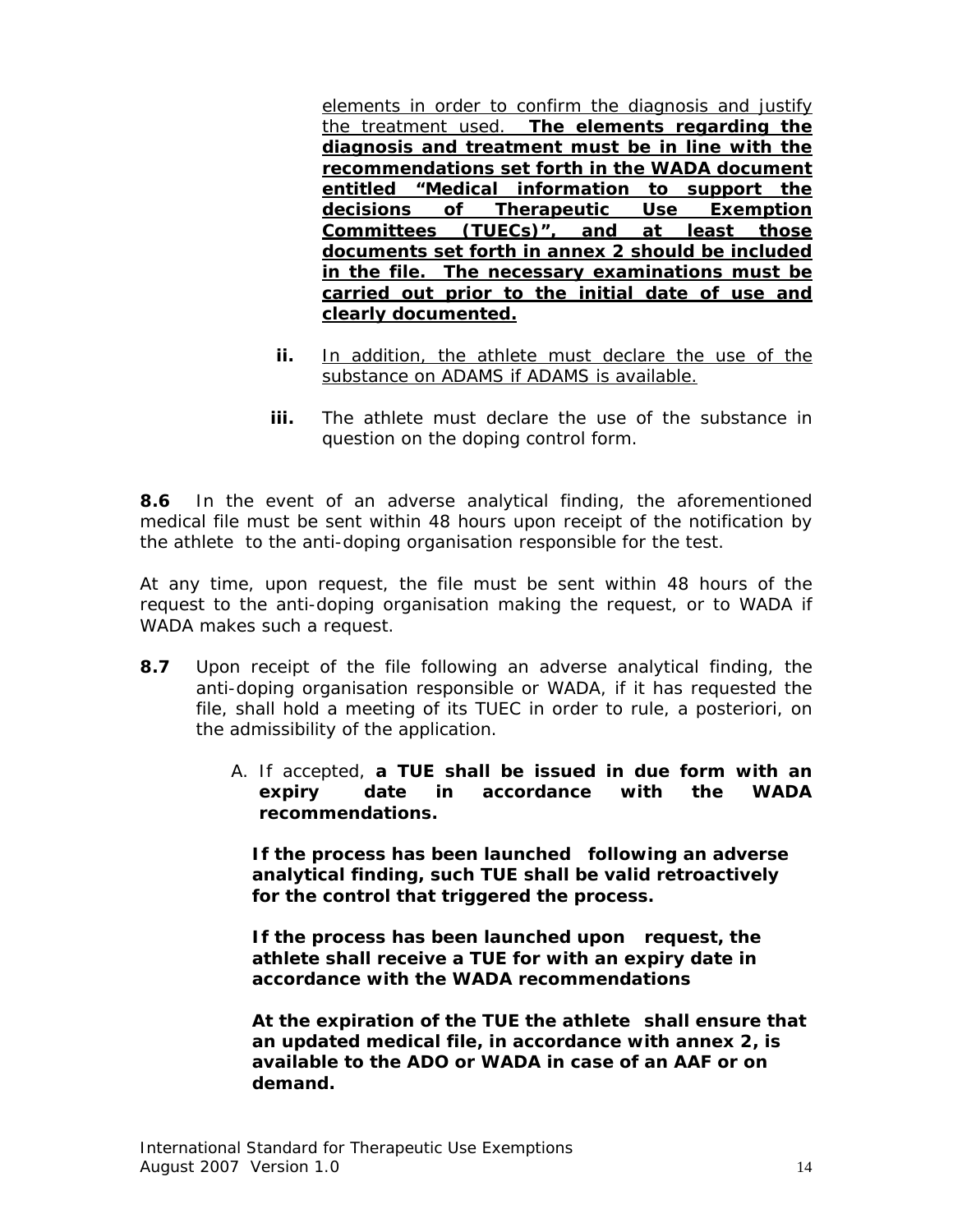- B. If refused by the TUEC, no TUE shall be issued and the athlete shall immediately discontinue the use of the substance in question in competition.
	- I) If the process has been launched following an adverse analytical finding the following consequences shall occur:
		- a) If the athlete has done all the medical test required in annex 2 and that based on these elements his/her medical practitioner has concluded that he or she should benefit from a TUE, the decision of the TUEC not to corroborate such diagnosis should not result in a doping violation and therefore should bear no disciplinary consequences for the athlete nor in any disqualification of individual result. The athlete shall however not use the substance anymore in competition. This ban on use shall be lifted only if a subsequent TUE is obtained in due form and prior to any use of the substance in competition (normal TUE process).
		- b) If the athlete has not done all the test prescribed under annex 2 prior to the first use he/she shall be considered to have taken a prohibited substance or used a prohibited method with no therapeutic justification. **As such, no application to WADA to review this TUE refusal shall be possible. Only the final decision (possible sanction) may be appealed in accordance with the applicable disciplinary rules.** This ban on use shall be lifted only if a subsequent TUE is obtained in due form and prior to any use of the substance in competition.
	- II) If the process has been launched upon request of an ADO or WADA, the athlete must consider that his/her application to use the substance has been refused and, consequently, he/she may no longer use such substance in competition. This ban on use shall be lifted only if a subsequent TUE is obtained in due form and prior to any use of the substance in competition (normal TUE process).